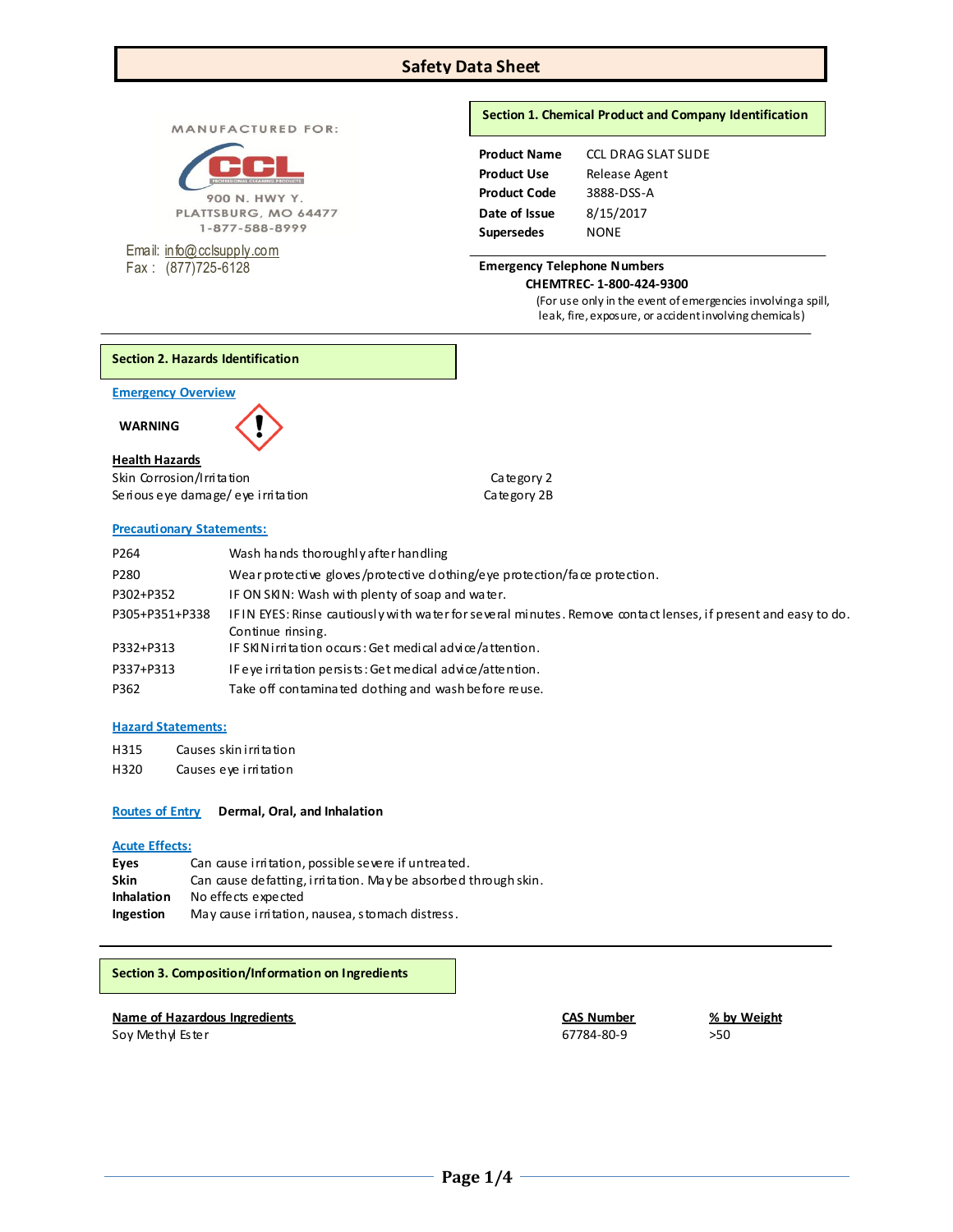**Section 4. First Aid Measures**

**Eye Contact** Flush with cool running water. Remove contact lens and continue flushing for 15 minutes.<br>Skin Contact Thoroughly wash with soap and water. Launder contaminated dothing before reusing. Thoroughly wash with soap and water. Launder contaminated dothing before reusing. **Inhalation** Remove to fresh air. If breathing has stopped, give oxygen and get medical attention immediately. **Ingestion** Rinse mouth; then drink 1 to 2 large glasses of water. Do not induce vomiting. Never give anything orally to an unconscious person. Seek immediate medical attention.

**Section 5. Fire Fighting Measures National Fire Protection Association (U.S.A)** (estimated rating)



**Hazardous Combustion Products** N/A **Unsuitable Extinguishing Media** N/A

**Extinguishing Media** Media applicable to surrounding fire **Fire Fighting Procedures** Use water spray to cool fire-exposed containers.

**Section 6. Accidental Release Measures**

Spill Clean Up All spilled material must be contained and kept out of waterways, sewers and drains. The spilled chemical should be absorbed with an inert material. Flush deaned area thoroughly with water.

#### **Section 7. Handling and Storage**

Handling and Storage **Keep container tightly dosed when not in use**. Store in a warm dry place and away from strong acids. Do not get on hands, in eyes or on skin; wash thoroughly after handling. Keep out of the reach of children. Have eyewash accessible to use in handling area.

**Section 8. Exposure Controls/Personal Protection**

**Exposure Limits**

| <b>Product Name</b> | <b>OSHA PEL</b> | <b>NIOSH REL</b> | <b>AIHA WEEL</b> | <b>ACGIH TLV</b> |
|---------------------|-----------------|------------------|------------------|------------------|
| None                |                 |                  |                  |                  |

**Engineering Controls** Ventilate to maintain air levels below TLV



**Personal Protective Equipment (PPE)**

| Eyes        | Chemical splash goggles |
|-------------|-------------------------|
| Body        | Rubber gloves           |
| Respiratory | Not required            |

### **Section 9. Physical and Chemical Properties**

| <b>Physical State</b> |
|-----------------------|
| Color                 |
| Odor                  |
| <b>Odor Threshold</b> |
| рH                    |

**Physical State** Liquid **Explosive Limits** N/A **Color** Clear yellow **Vapor Pressure** N/A **Odor** N/A **Vapor Density** N/A **Odor Threshold** N/A **Relative Density** N/A **ph** 6 **Solubility in water** Not soluble -forms an emulsion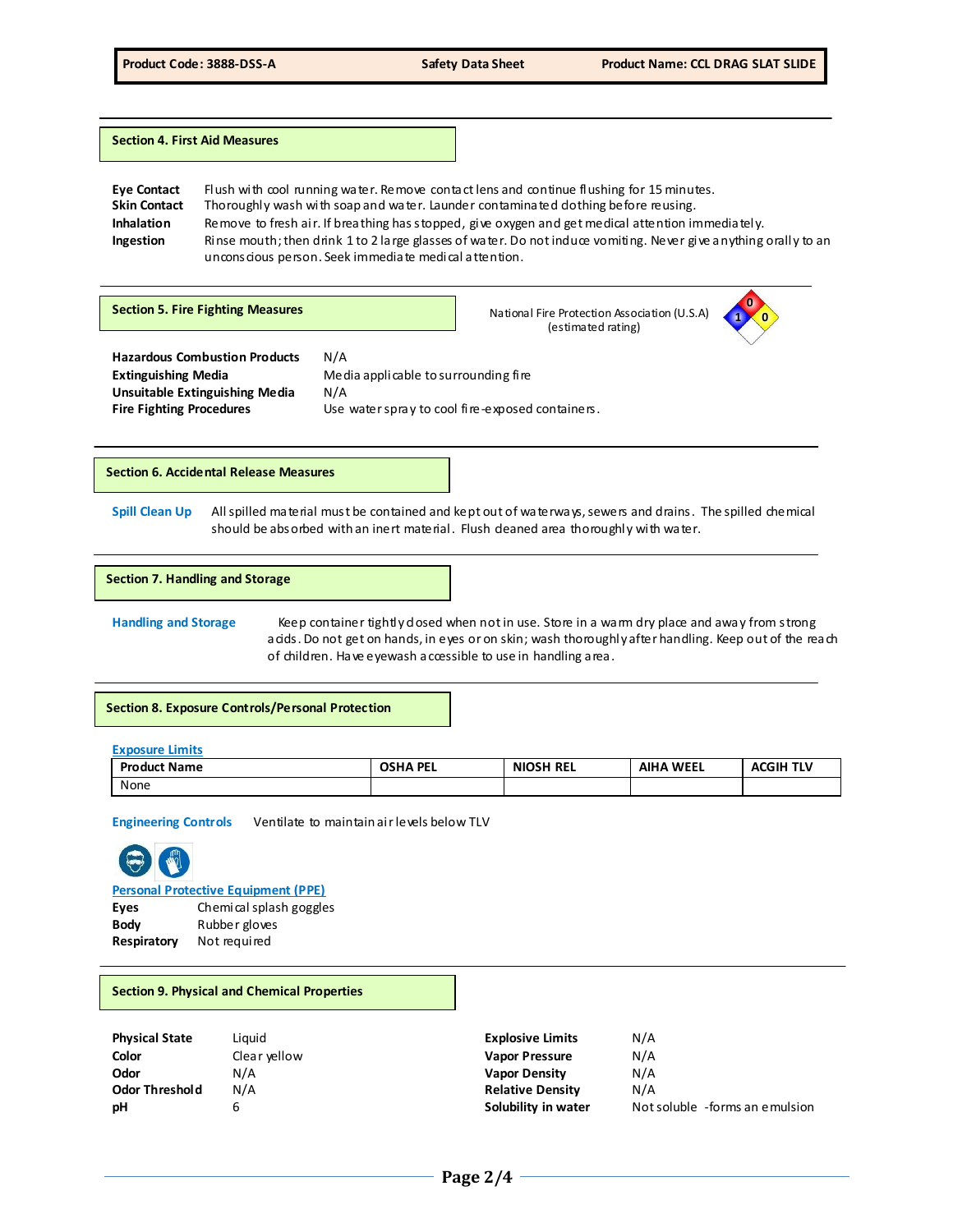| <b>Freezing Point</b>   | N/A              | <b>Partition Coefficient</b> | N/A         |
|-------------------------|------------------|------------------------------|-------------|
| <b>Boiling Point</b>    | $>212$ °F        | <b>Auto-Ignition Temp.</b>   | N/A         |
| <b>Flash Point</b>      | Not combus tible | <b>Decomposition Temp.</b>   | N/A         |
| <b>Evaporation Rate</b> | N/A              | <b>Viscosity</b>             | N/A         |
| <b>Flammability</b>     | N/A              | <b>Specific Gravity</b>      | 0.865-0.895 |

# **Section 10. Stability and Reactivity**

| <b>Stability and Reactivity</b>         | Stable         |
|-----------------------------------------|----------------|
| Incompatibility                         | Strong a cids  |
| <b>Hazardous Polymerization</b>         | Will not occur |
| <b>Hazardous Decomposition Products</b> | N/A            |
| <b>Conditions to Avoid</b>              | None           |

#### **Section 11. Toxicological Information**

| <b>Routes of Entry</b><br><b>Symptoms</b> | Dermal, Oral and Inhalation<br>I rri ta tion |
|-------------------------------------------|----------------------------------------------|
| <b>Skin Irritant</b>                      | ves                                          |
| <b>Eye Irritant</b>                       | ves                                          |
| <b>Sensitizers</b>                        | Not de te rmined                             |
| <b>Mutagenicity</b>                       | No information found                         |
| Carcinoge nicity                          | None                                         |
| <b>Reproductive Toxicity</b>              | No information found                         |
| <b>Target Organs</b>                      | None                                         |

There is no toxicological data for this product as a whole. Based on relevant ingredients with known acute toxicity, the acute toxicity estimate using the additive formula (ATE) has been determined.

### **Acute Toxicity**

| Test       | <b>Results</b> | <b>Basis</b> |
|------------|----------------|--------------|
| Dermal     | No data        |              |
| Oral       | No data        |              |
| Inhalation | No data        |              |

**Section 12. Ecological Information**

**Environmental Effects** No ecological information available

#### **Section 13. Disposal Considerations**

Waste Information Dispose of in accordance with all Federal, State and Local pollution control regulations.

| Regulatory                | UN number     | <b>Proper Shipping</b> | <b>Classes</b> | <b>Packaging Group</b> | Label Code |
|---------------------------|---------------|------------------------|----------------|------------------------|------------|
| Information               |               | Name                   |                |                        |            |
| <b>DOT Classification</b> | Not regulated |                        |                |                        |            |
|                           |               |                        |                |                        |            |

Note: DOT Classification applies to most packaging sizes. For specific container size classifications or for size exceptions, refer to the Bill of Lading with your shipment.